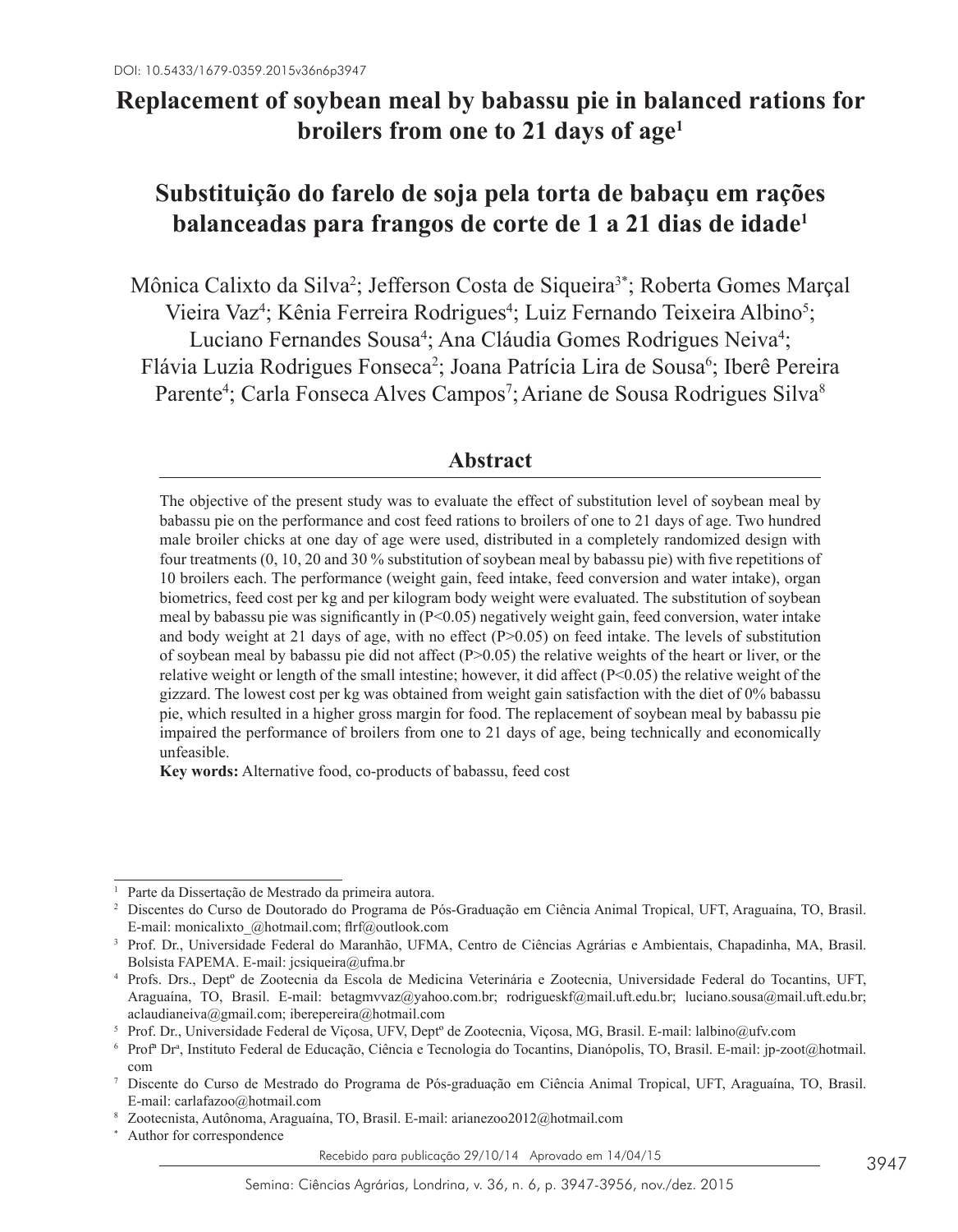### **Resumo**

Objetivou-se com este trabalho avaliar a viabilidade técnica e econômica da substituição do farelo de soja pela torta de babaçu em rações balanceadas para frangos de corte, de um a 21 dias de idade. Foram utilizados 200 pintos de um dia, distribuídos em delineamento experimental inteiramente casualizado (DIC), com quatro tratamentos (0, 10, 20 e 30% de substituição do farelo de soja pela torta de babaçu) e cinco repetições de dez aves. Foram avaliados o desempenho produtivo (ganho de peso, consumo de ração, conversão alimentar e ingestão de água), a biometria dos órgãos e o custo da alimentação por kg de frango produzido. A substituição do farelo de soja pela torta de babaçu influenciou (P<0,05) negativamente o ganho de peso, a conversão alimentar, a ingestão de água e o peso das aves aos 21 dias, não havendo efeito (P>0,05) sobre o consumo de ração. Os níveis de substituição do farelo de soja pela torta de babaçu não afetaram (P>0,05) os pesos relativos do coração, fígado, nem o peso relativo ou comprimento do intestino delgado, entretanto, afetou (P<0,05) o peso relativo da moela. O menor custo por kg de ganho de peso foi obtido com a dieta contento 0% de torta de babaçu, o que resultou na maior margem bruta em relação a alimentação. A substituição do farelo de soja pela torta de babaçu prejudicou o desempenho de frangos de corte de um a 21 dias de idade, sendo técnica e economicamente inviável. **Palavras-chave**: Alimento alternativo, coprodutos do babaçu, custo da alimentação

## **Introduction**

Corn and soybean meal, traditionally used in poultry feed, makes production prone to changes in market prices and taxes across different regions of the country (BASTOS et al., 2007; BRUNELLI et al., 2006; HENZ et al., 2013; NASCIMENTO et al., 2005; RAMOS et al., 2006; SCHOULTEN et al., 2003). Therefore, this study was made to identify alternative regional products to be used in the feeding program of broilers to reduce feed costs without compromising production performance.

Studies have been conducted with alternative foods from industrial processing of vegetable origin with the potential to replace corn and soybean meal in the poultry feeding program (BASTOS et al., 2007; NASCIMENTO et al., 2005; RAMOS et al., 2006). Among these is babassu pie from the industrialization processing of the babassu coconut, an alternative nutrient source that can be used in poultry feed. Researches have been conducted based on its use and the results demonstrated several potentialities in broiler nutrition (CARNEIRO et al., 2009; SANTOS NETA et al., 2011).

Santos Neta et al. (2011) evaluated increasing levels of inclusion of babassu pie (0, 4, 8 and 12 %) in broiler rations of one to 21 days and did not find effects in any of the performance characteristics. In a similar work, Carneiro et al. (2009) used the levels of inclusion of babassu pie (3, 6, 9 and 12 %) and found that inclusion of up to 12% of food in the diets did not affect feed intake, weight gain or feed conversion, broiler 21-42 days old.

Given the above, the objective was to assess the levels of substitution soybean meal with babassu pie (0%, 10%, 20% and 30%) in balanced rations for broilers aged  $1 - 21$  days of age.

## **Materials and Methods**

The experiment was conducted at the Poultry Section of the School of Veterinary Medicine and Animal Science of the Federal University of Tocantins located in Araguaína, TO, from 27 January to 16 February 2012. The work was approved and implemented in accordance with the rules of the Federal University of Tocantins Ethics Committee on Animal Use (CEUA-UFT), process number 23101.001308/2013-62.

Two hundred one-day-old Cobb 500® broiler chicks with an average initial weight of  $48 \pm$ 2.17 g were used. The broilers were housed in an experimental shed covered with babassu straw, concrete floor, equipped with cages of 1.0 x 1.0 x 0.5 m, with feeders and drinkers type rail pressure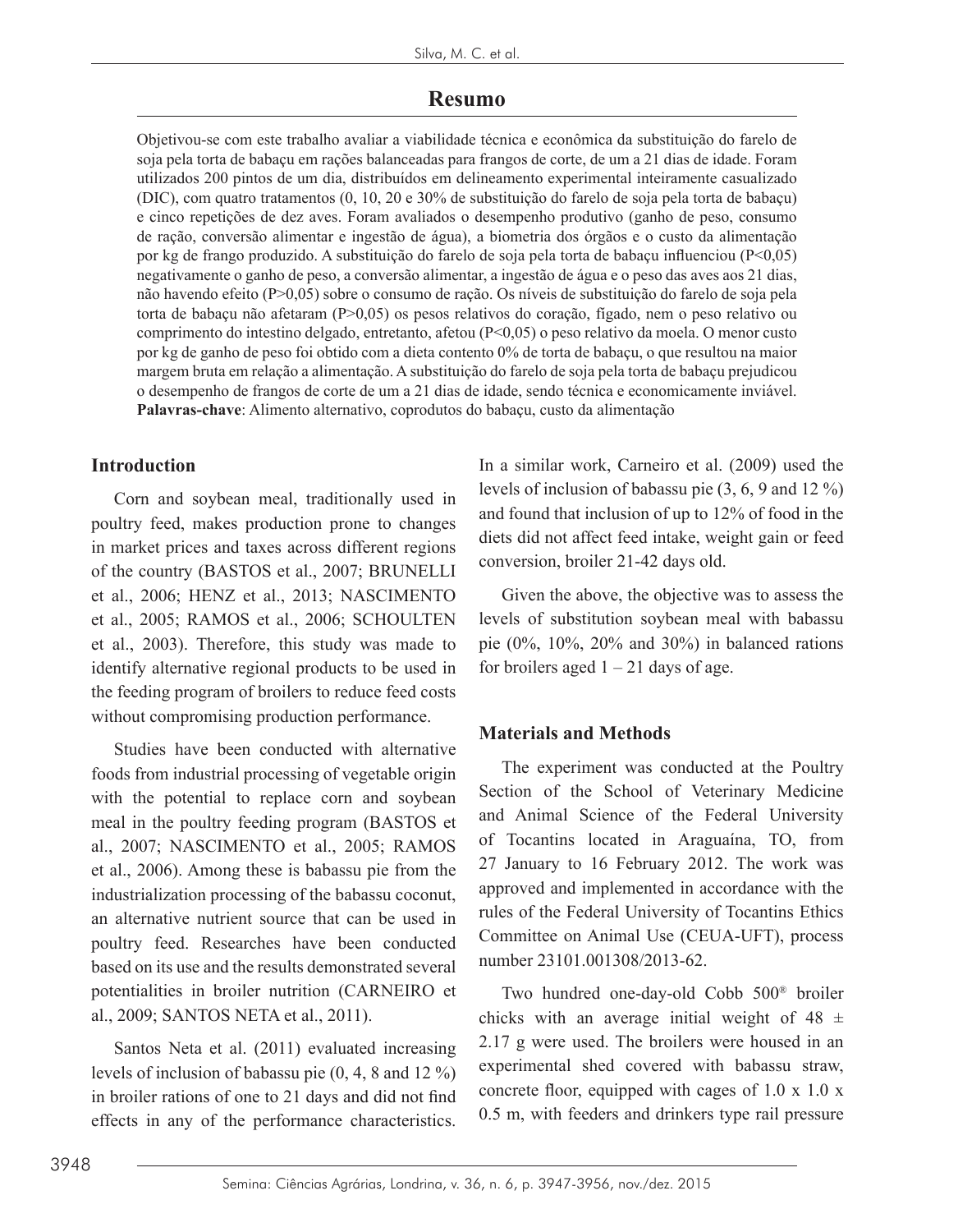cup. The supply of feeders, cleaning and refueling of drinkers was performed twice a day to ensure free access to water and feed throughout the experimental period.

Broilers were artificially heated using incandescent lamps (60 W) installed inside the cages until the 14th day of age. Environmental conditions inside the premises during the experimental period were monitored and recorded daily using dry-bulb, wet-bulb and maximum/minimum thermometers placed halfway up the cages allowing the calculation of average, maximum and minimum temperatures and relative humidity.

The broilers were homogenized and the treatments were distributed in a completely randomized design (CRD) with four treatments (0, 10, 20 and 30 % replacement of soybean meal with babassu pie) and five replicates of ten broilers per experimental unit.

The experimental meals were calculated assuming the chemical composition of the ingredients (Table 1) and the nutritional requirements of broilers in accordance with the recommendations of Rostagno et al. (2011) (Table 2).

**Table 1.** Composition of the main ingredients used in the formulation of the experimental diets (based on natural matter).

| Nutrient                           | Corn               | Soybean Meal       | Babassu Pie        |
|------------------------------------|--------------------|--------------------|--------------------|
| Gross energy (kcal/kg)             | 39831              | 4340 <sup>1</sup>  | 4556 <sup>1</sup>  |
| Metabolizable energy (kcal/kg)     | 33813              | 22543              | 2268 <sup>2</sup>  |
| Gross protein $(\% )$              | 9.04 <sup>1</sup>  | 44.061             | 21.26 <sup>1</sup> |
| Calcium $(\% )$                    | 0.03 <sup>3</sup>  | $0.24^3$           | $0.12^{3}$         |
| Available phosphorous $(\% )$      | 0.06 <sup>3</sup>  | $0.22^{3}$         | 0.41 <sup>3</sup>  |
| Digestible lysine $(\% )$          | $0.20^{3}$         | 2.57 <sup>3</sup>  | $0.38^{3}$         |
| Methionine+cystine $(\% )$         | $0.32^{3}$         | 1.13 <sup>3</sup>  | 0.31 <sup>3</sup>  |
| Methionine $(\% )$                 | 0.16 <sup>3</sup>  | $0.55^{3}$         | $0.37^{3}$         |
| Threonine $(\% )$                  | 0.29 <sup>3</sup>  | 1.57 <sup>3</sup>  | $0.35^{3}$         |
| Sodium $(\% )$                     | 0.02 <sup>3</sup>  | 0.02 <sup>3</sup>  | 0.06 <sup>3</sup>  |
| Potassium $(\% )$                  | 0.29 <sup>3</sup>  | 1.83 <sup>3</sup>  | 0.48 <sup>3</sup>  |
| Chlorine $(\% )$                   | 0.06 <sup>3</sup>  | $0.05^3$           |                    |
| Gross fiber $(\% )$                | 1.97 <sup>1</sup>  | 9.67 <sup>1</sup>  | 29.21 <sup>1</sup> |
| Fiber in neutral detergent $(\% )$ | 13.85 <sup>1</sup> | 21.73 <sup>1</sup> | 58.631             |
| Fiber in acid detergent $(\% )$    | 3.16 <sup>1</sup>  | 6.74 <sup>1</sup>  | 30.64 <sup>1</sup> |

1 Analyses carried out at the Animal Nutrition Laboratory of the School of Veterinary Medicine and Animal Science of the Federal University of Tocantins.

 $2$  Santos Neta (2010).

<sup>3</sup> Rostagno et al. (2011).

The variables evaluated were feed intake (FI), weight gain (WG), feed conversion (FC), final weight (FW), water intake (H2O Intake), organ biometry (heart, liver, gizzard and small intestine) and the cost of feeding per kilogram of chicken produced.

The broilers were weighed at the beginning and end of the experiment for the determination of WG. The FI was calculated based on the amount of feed and leftovers in the feeders. The FC was calculated through the ratio of feed intake and weight gain of broilers.

A measuring cylinder with a capacity of 1 L was used. The water intake of each experimental unit was recorded daily at 08:00 and 16:00 to register H2O Intake. The water in the trough was collected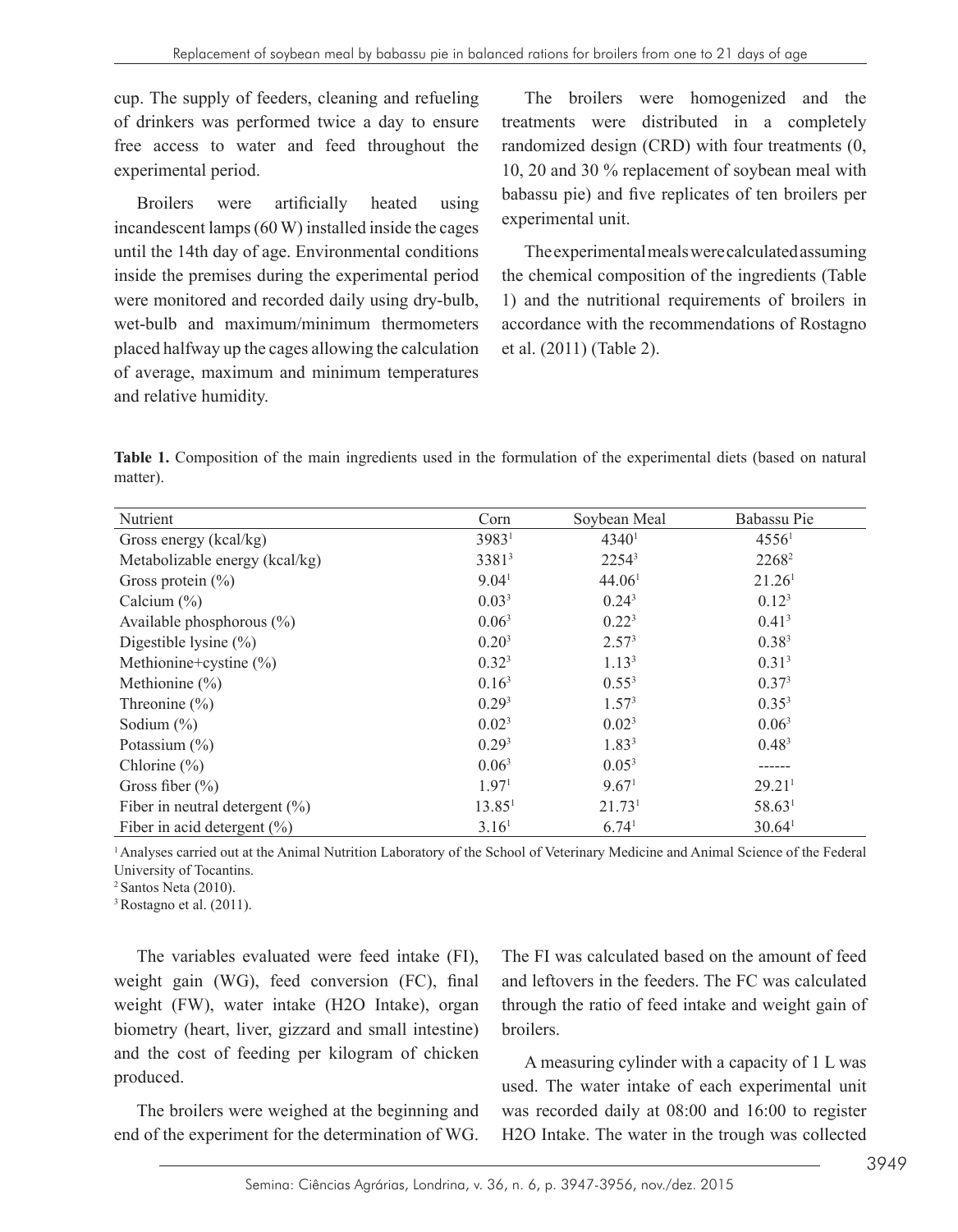before being discarded. The waste feed and excreta were separated using a 0.05 mesh sieve. An additional drinking fountain was placed in the shed to estimate water loss by evaporation. Water intake

was determined by summing the volumes supplied and discounting evaporation losses at the end of the phase.

**Table 2.** Composition of the experimental diets containing increasing levels of substitution of soybean meal with babassu pie for broilers between one and 21 days old.

|                                            | Levels of replacement of soybean meal by babassu pie (%) |        |        |        |  |  |  |
|--------------------------------------------|----------------------------------------------------------|--------|--------|--------|--|--|--|
| Ingredients                                | $\boldsymbol{0}$                                         | 10     | 20     | 30     |  |  |  |
| Corn                                       | 57.090                                                   | 57.090 | 57.090 | 57.090 |  |  |  |
| Soybean meal (45%)                         | 35.184                                                   | 31.666 | 28.147 | 24.629 |  |  |  |
| Babassu pie                                | 0.000                                                    | 3.518  | 7.037  | 10.555 |  |  |  |
| Dicalcium phosphate                        | 1.601                                                    | 1.603  | 1.605  | 1.607  |  |  |  |
| Soy oil                                    | 1.760                                                    | 2.150  | 2.539  | 2.928  |  |  |  |
| Limestone                                  | 0.893                                                    | 0.915  | 0.937  | 0.959  |  |  |  |
| Common salt                                | 0.438                                                    | 0.439  | 0.439  | 0.440  |  |  |  |
| DL-Methionine                              | 0.321                                                    | 0.350  | 0.379  | 0.408  |  |  |  |
| L-Lysine HCl                               | 0.298                                                    | 0.401  | 0.504  | 0.606  |  |  |  |
| L-Threonine                                | 0.093                                                    | 0.137  | 0.181  | 0.224  |  |  |  |
| Mineral and vitamin suplement <sup>1</sup> | 0.500                                                    | 0.500  | 0.500  | 0.500  |  |  |  |
| Washed sand (inert)                        | 1.800                                                    | 1.211  | 0.625  | 0.036  |  |  |  |
| Total                                      | 100.00                                                   | 100.00 | 100.00 | 100.00 |  |  |  |
| Calculated nutritional composition         |                                                          |        |        |        |  |  |  |
| ME (kcal/kg)                               | 2950                                                     | 2950   | 2950   | 2950   |  |  |  |
| Gross protein $(\% )$                      | 21.50                                                    | 20.75  | 20.01  | 19.26  |  |  |  |
| Calcium $(\% )$                            | 0.870                                                    | 0.870  | 0.870  | 0.870  |  |  |  |
| Available phosphorous (%)                  | 0.409                                                    | 0.409  | 0.409  | 0.409  |  |  |  |
| Diestible lysine $(\%)$                    | 1.242                                                    | 1.242  | 1.242  | 1.242  |  |  |  |
| Methionine + cystine Digestible $(\% )$    | 0.895                                                    | 0.895  | 0.895  | 0.895  |  |  |  |
| Digestible methionine $(\% )$              | 0.614                                                    | 0.634  | 0.655  | 0.675  |  |  |  |
| Digestible threonine $(\% )$               | 0.808                                                    | 0.808  | 0.808  | 0.808  |  |  |  |
| Gross fiber $(\% )$                        | 4.527                                                    | 5.214  | 5.902  | 6.589  |  |  |  |
| Fiber in neutral detergent $(\% )$         | 15.552                                                   | 16.851 | 18.149 | 19.447 |  |  |  |
| Fiber in acid detergent $(\% )$            | 4.175                                                    | 5.016  | 5.857  | 6.698  |  |  |  |
| Sodium (%)                                 | 0.215                                                    | 0.215  | 0.215  | 0.215  |  |  |  |
| Limestone $(\% )$                          | 0.313                                                    | 0.312  | 0.310  | 0.309  |  |  |  |
| Potassium (%)                              | 0.809                                                    | 0.762  | 0.714  | 0.667  |  |  |  |
| Electrolytic balance (mEq/kg) <sup>2</sup> | 212.3                                                    | 200.4  | 188.8  | 177.0  |  |  |  |

1 Composition/ton: Folic acid mg 150.00, 178.00 mg Cobalt, Copper 2675.00 mg, Hill 120.00 g, Colistin 2,000.00 mg, 11.00 g Iron, Iodine 535.00 mg Manganese 31, 00 g, 350.00 g mineral matter, Niacin 7,200.00 mg, Nicarbazin 24.00 g, Calcium pantothenate 2,400.00 mg, 60.00 mg Selenium, Vitamin A 1,920,000.00 IU, Vitamin B1 300.00 mg, Vitamin B12 3,600.00 mg, Vitamin B2 1,200.00 mg, Vitamin B6 450.00 mg, Vitamin D3 360,000.00 IU, Vitamin E 3600.00 IU, Vitamin H 18.00 mg, Vitamin K 480.00 mg , Zinc 22.00 g.

<sup>2</sup> Calculated as Mongin (1981): Electrolyte balance = (mg/kg diet of Na +/22.990) + (mg/kg diet of the K +/39.102) – (mg/kg of feed Cl-/35.453).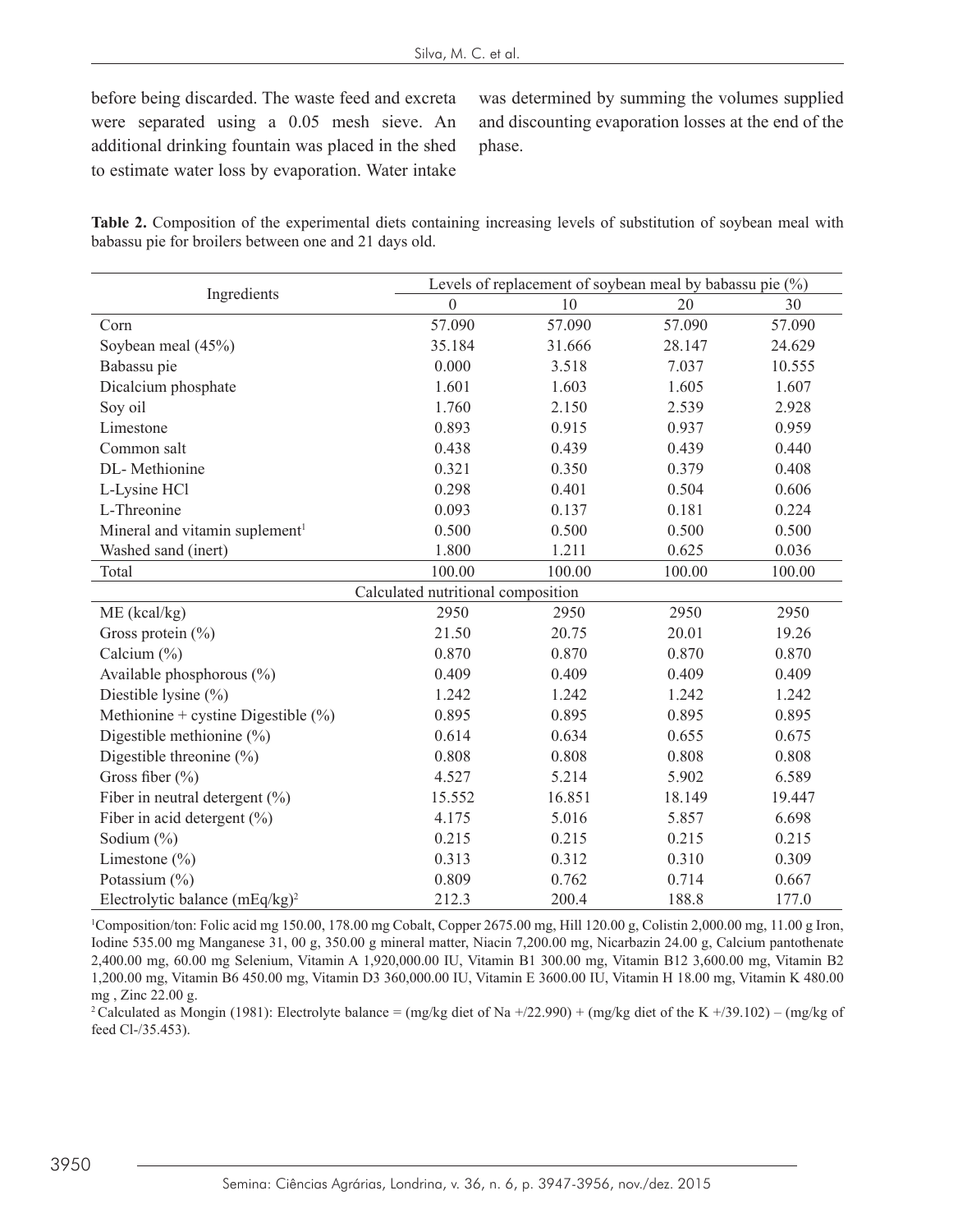Two broilers from each experiment with a body weight near the middle of the plot  $(\pm 5\%)$  were subjected to fasting for 12 hours and killed by cervical dislocation at 21 days of age. Afterwards, they were submitted to bleeding, blanching, plucking and gutting procedures. Edible guts (gizzard, heart and liver) and small intestine were collected during evisceration, then cleaned and dried on paper towels and weighed separately on a precision scale. All the fat was removed from the gizzard, its contents and the coilin membrane. In addition to the weight, the intestine length was measured from the beginning of the duodenum to the ileocecal junction. The relative weight of the plucked and eviscerated carcass was calculated based on the weight ratio during fasting. The relative weights of edible guts and small intestine were obtained in relation to the plucked and eviscerated carcass.

The data of variables were submitted to normality tests (Cramér-von Mises) and homoscedasticity (Levene). Variables were subjected to analysis of variance using the statistical model once these assumptions were met:

$$
Y_{ij} = \mu + NS_i + e_{ij} \text{, as } i = 1, 2, 3, 4; j = 1, 2, 3, 4, 5,
$$

where  $Y$  ij = observed value for the variable of interest in broilers of the j-th repetition receiving the i-th level of replacement of soybean meal with babassu pie;  $\mu$  = effect of general average; NSi = effect of the i-th level of replacement of soybean meal with babassu pie;  $eij =$  experimental error.

The variables, whose effects of replacing soybean meal with babassu pie were detected by analysis of variance ( $P \leq 0.05$ ), were subjected to regression analysis using polynomial models of the first or second order considering the level of replacement of soybean meal with babassu pie as an independent variable. To check the equations adjustment the significance of the "F" test for the models, the significance of the "t" test for the parameters ( $\beta$ 0,  $β1$  and  $β2$ ) of the models and the coefficients of determination (R2 = SQ model/SQ treatment) were considered. The treatment averages were additionally compared using the Student Newman Keuls test (SNK) considering a significance level equal to or less than 5%. Statistical analyses were performed with SAS Software 9.0 (2002).

The feeding costs were determined considering that the treatments were applied in production systems that required the same inputs, but different meals. Only the calculation of expenses in poultry feed was used to quantify the cost differential between one treatment and another (PEREIRA et al., 2003).

To compare the economic efficiency of the experimental diets the feed cost per kg of chicken produced was determined as follows:

$$
FCi = (AMCi x MCi) / WPi; as i = 1, 2, 3, 4.
$$

In this  $FC_i$  = feed cost per kg of chicken produced with the use of the i-th level of replacement of soybean meal with babassu pie (US\$/kg),  $AMC<sub>i</sub>$ = amount of meal consumed in the ith level replacement of soybean meal with babassu pie (kg),  $MC<sub>i</sub> = cost of meal containing the ith level$ of replacement of soybean meal with babassu pie (US\$/kg), and  $WG_i$  = the weight gain of broilers receiving the ith level of replacement of soybean meal with babassu pie (kg).

The gross margin in relation to the cost of food per kg of chicken for every level of substitution of soybean meal for babassu pie in the diets was calculated by the formula:  $=$  GMi PVF  $-$  Cfi, where  $GMi$  = gross margin related to the cost of feed per kg of chicken obtained with the use of the i-th level of replacement of soybean meal with babassu pie  $(R\$ ); PLC = selling price of live chicken  $(R\$ {kg}); and  $CPCi = \text{cost}$  per kg of chicken produced with the use of the i-th level of replacement of soybean meal with babassu pie (US\$/kg).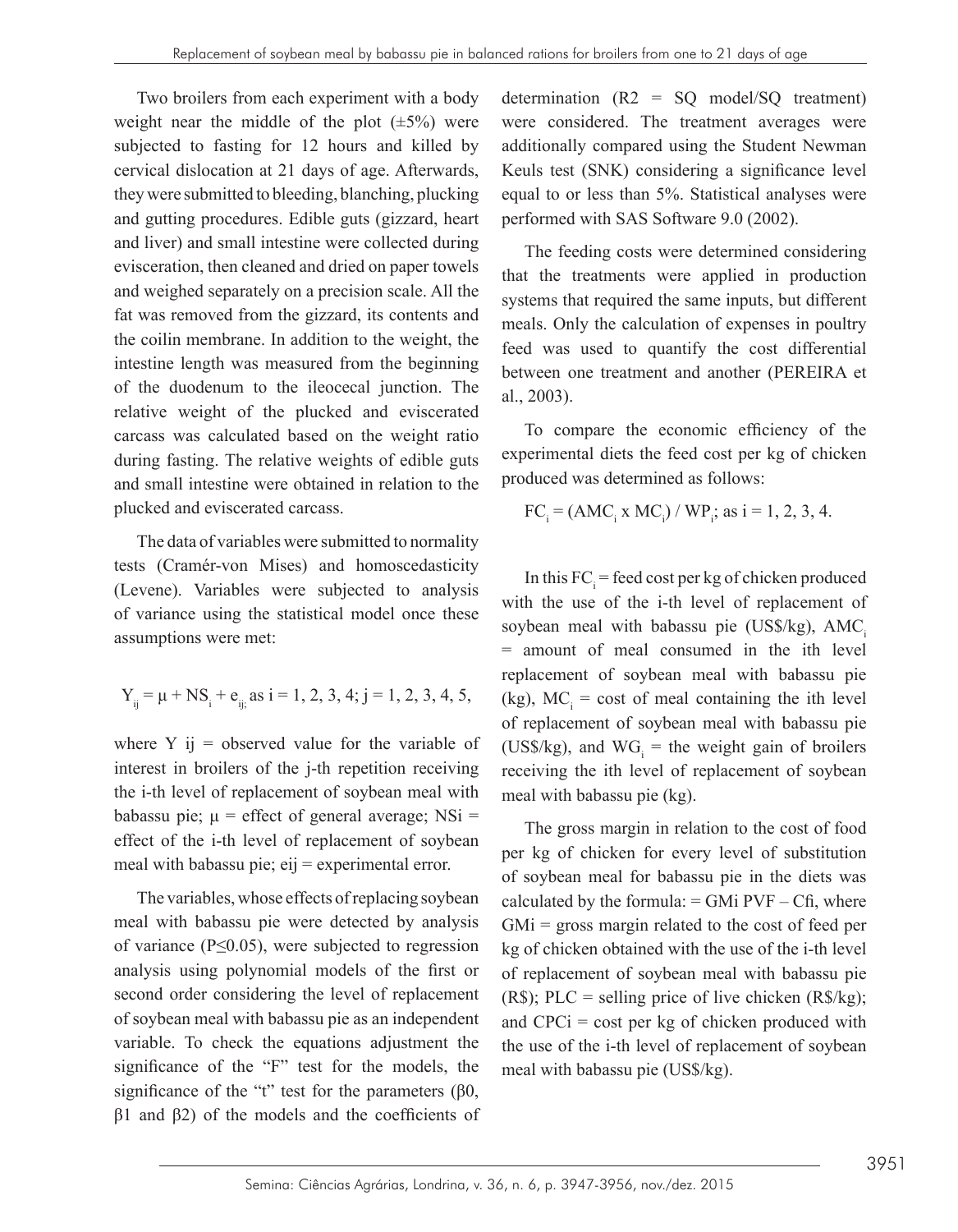### **Results and Discussion**

The average maximum and minimum temperatures within the premises during the experimental period were  $25.4 \pm 0.82$ ,  $29.3 \pm 1$ 1.63 and 21.6  $\pm$  0.69 °C, respectively, and the relative humidity of the air was 58%. These data demonstrated that the broilers remained within the thermal neutral zone throughout the complete experimental period while the temperature and the relative humidity remained within the environmental recommendations considered comfortable for that category (MEDEIROS et al., 2005; OLIVEIRA et al., 2006).

It was observed that the substitution of soybean meal with babassu pie influenced (P<0.05) the weight gain (WG), feed conversion (FC), water intake (H2OI) and weight of the broilers of 21 days of age (P21d), with no effect (P $>0.05$ ) on feed intake (FI) (Table 3).

**Table 3.** Average values of feed intake (FI), weight gain (WG), feed conversion (FC), water intake (IH2O) and weight at 21 (W 21d) days of broilers, according to the replacement level of soybean meal with babassu pie

| Variables          |                         | Levels of replacement of soybean meal by babassu pie $(\%)$ |                            |                            |             |         |
|--------------------|-------------------------|-------------------------------------------------------------|----------------------------|----------------------------|-------------|---------|
|                    |                         | 10                                                          | 20                         | 30                         | $\rm{CV}^1$ | $P>F^2$ |
| FI(g)              | $1089.72\pm4.7$         | $1060.72 \pm 5.3$                                           | $1078.12\pm9.1$            | $1088.05\pm17.9$           | 1.82        | 0.1263  |
| WG(g) <sup>3</sup> | $727.90*+2.9$           | $684\;40\text{b}$ $\pm 4\;4$                                | $697.10^{b} \pm 5.8$       | $687.38^{\circ}$ $\pm$ 5.2 | 1.99        | 0.0007  |
| FC $(g/g)^4$       | $1.49^{\circ} \pm 0.01$ | $1.55^{\rm b} \pm 0.01$                                     | $1.55^{\circ} \pm 0.01$    | $1.58^{\rm b} \pm 0.01$    | 1.55        | 0.0007  |
| $IH_{2}O(mL)^{4}$  | $2129.00* \pm 18.4$     | $1961.30^{\circ}$ ± 10.9                                    | $2004.28^{\circ} \pm 31.3$ | $1914.84^{\circ}$ ± 37.5   | 3.64        | 0.0018  |
| $W21d (g)^3$       | $775.90*2.9$            | $732.40^{\circ}$ ±4.5                                       | $745.12^b \pm 5.8$         | $735.38^{\circ}$ ± 5.2     | 1.86        | 0.0007  |

<sup>1</sup>Coefficient of variation (%).

2 Testing significance "F" analysis of variance.

3 Quadratic effect.

4 Linear effect.

The voluntary feed intake of broilers is related to the energetic levels contained in their meals. Therefore high energy levels can promote a reduction in consumption (MENDES et al., 2004). The absence of any effect on broilers may be related to the fact that experimental diets were formulated to be isocaloric (2950 kcal/kg), meeting the requirements (kcal/kg) of broilers regardless of the replacement level of soybean meal with babassu pie.

The WG of broilers decreased with the replacement of soybean meal by babassu pie according to the equation: WG  $(g) = 724.02$  to 3.665  $NS + 0.0868$   $NS^2$  (P=0.0046;  $r^2 = 0.74$ ), where NS = substitution level of soybean pie by babassu pie  $(\%).$ 

The absence of any effect on the MC associated with a reduction in WG resulted in the worsening of FC according to the equation: FC  $(g/g) = 0.00254 +$ 1.506 NS (P=0.0002;  $r^2 = 0.88$ ).

The IH2O was reduced with the substitution of soybean meal by babassu pie according to the equation:  $CH_2O$  (mL) = 2092 to 5.995 NS (r<sup>2</sup> = 0.71; P<0.0018). According to Borges et al. (2003) and Oliveira et al. (2010), the electrolyte balance of the feed is directly related to water intake, so larger relations  $Na^+ + K^+ - Cl^-$  cause increased intake. Whereas the soybean meal used in the formulation of the experimental diets contained 1.83% potassium while the babassu pie contained 0.48% (Table 1), increasing levels of substitution of soybean meal with babassu pie promoted a reduction in graded concentrations of potassium and thereby reduced the electrolyte balance of the feed 212.3 177.0 mEq/ kg (Table 2), which may explain the reduction of IH2O by broilers.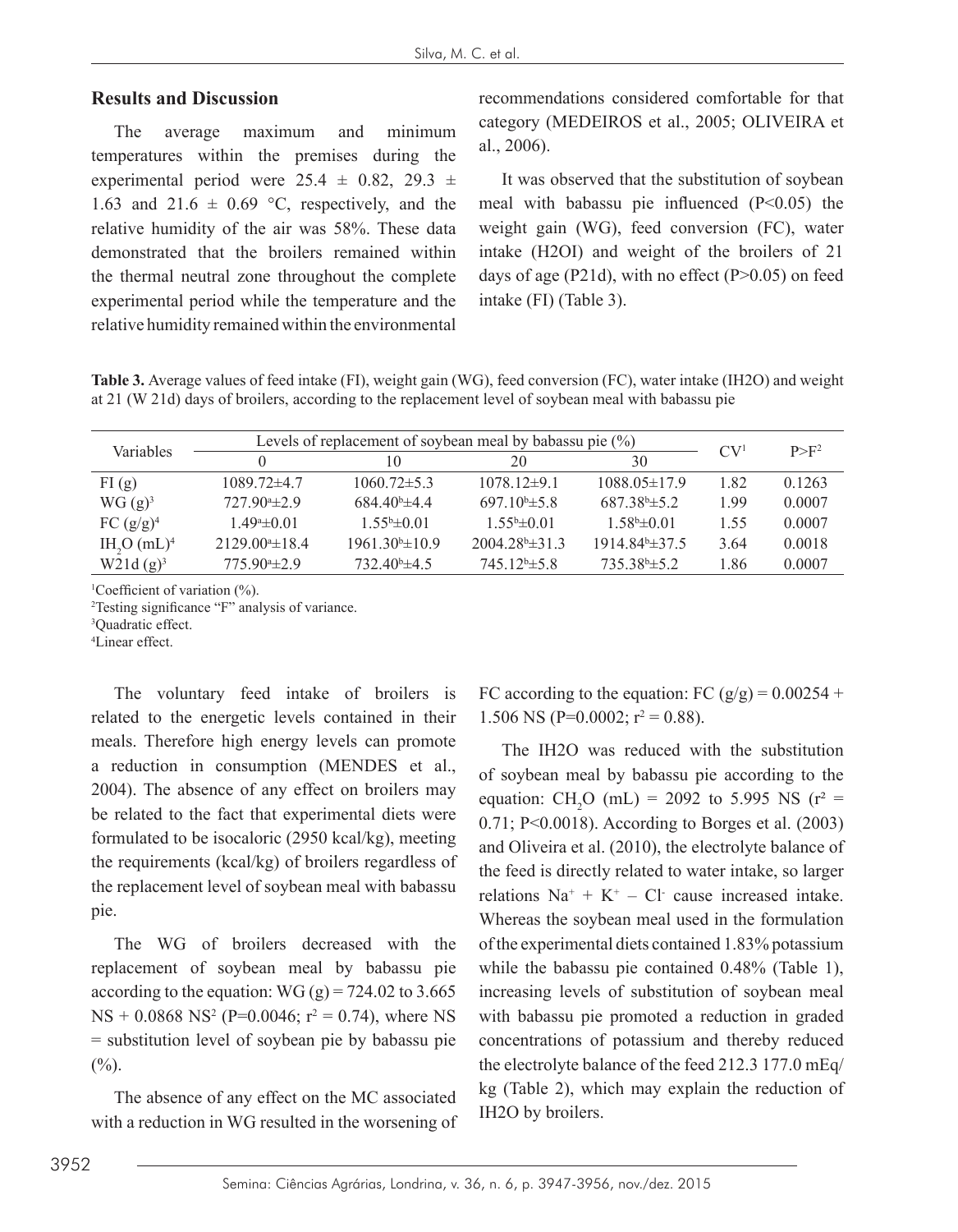Just like the WG, W21d was reduced with the substitution of soybean meal with babassu pie according to the equation: W21d  $(g) = 772.014$  –  $3,664$  NS +  $0,0868$  NS<sup>2</sup> (P= $0.0046$ ; r<sup>2</sup> = 0,74).

In general, there was worsening of the performance characteristics of chickens aged one to 21 days, depending on the substitution levels of soybean meal by babassu pie. Divergent results were found by Santos Neta et al. (2011) who found no effect on the performance of chickens aged one to 21 days fed with increasing levels (0, 4, 8 and 12 %) for including babassu pie in their diets. However, it should be emphasized that in the study conducted by the authors the experimental diets had fixed levels of inclusion of babassu pie and variable levels of corn and soybean meal, in contrast to what is proposed in this study, which was only the replacement of soybean meal by babassu pie so that the amount of corn in the experimental diets remained constant for all treatments (0, 10, 20 and 30 %).

Increasing the fiber content of the feed can impair nutrient utilization since the fiber acts as a physical barrier preventing endogenous enzymes from accessing the internal content of plant cells by interfering with the digestion and absorption of nutrients (IJI et al., 2001; JANSSEM; CARRE, 1989). According to several authors (MAISONNIER et al., 2001; VAN SOEST et al., 1991), the majority of physiological and antinutritional effects of fiber for monogastric animals are associated with fractions not considered by the crude fiber as nonstarch polysaccharides and hemicelluloses. Therefore, Jeraci and Van Soest (1990) considered the NDF an important component for characterizing the fiber of animal feed, including broilers, because this component includes cellulose, lignin and hemicellulose, while the crude fiber involves only cellulose and insoluble lignin.

Braz et al. (2011) evaluated the effects of fiber in laying-hen meals on growth and behavior and showed that the increase in NDF levels influenced their development, resulting in lighter broilers in lay. Based on this, the replacement of soybean meal with babassu pie (0, 10, 20 and 30 %) promoted an increase in the NDF concentration (15.552, 16.851, 18.149 and 19.447 %, Table 2) of the diets used in this study, which may explain the reduction in bird performance.

The replacement levels of soybean meal with babassu pie did not affect (P>0.05) the relative weights of the heart and liver, nor the relative weight or length of the small intestine (Table 4). Meanwhile, the effect (P<0.05) over the relative gizzard weight increased linearly according to the equation: GW =  $0.0121 + 2.701$  NS (P=0.0044; r<sup>2</sup>  $= 0.58$ .

| Variables                 | Levels of replacement of soybean meal by babassu pie $(\%)$ |                      |                      |                       | CV <sup>1</sup> | $P>F^2$ |
|---------------------------|-------------------------------------------------------------|----------------------|----------------------|-----------------------|-----------------|---------|
|                           |                                                             | 10                   | 20                   | 30                    |                 |         |
| Heart $(\% )$             | $0.76 \pm 0.04$                                             | $0.83 \pm 0.03$      | $0.78 \pm 0.02$      | $0.76 \pm 0.02$       | 11.12           | 0.5882  |
| Gizzard $(\frac{9}{6})^3$ | $2.59b\pm 0.04$                                             | $3.03^{ab} \pm 0.06$ | $2.86^{ab} \pm 0.02$ | $3.05^{\circ}$ ± 0.05 | 4.87            | 0.0003  |
| Liver $(\% )$             | $3.19\pm0.11$                                               | $3.55\pm0.10$        | $3.43\pm0.07$        | $3.37\pm0.11$         | 8.87            | 0.3168  |
| Small intestine $(\% )$   | $4.22\pm0.10$                                               | $4.59\pm0.10$        | $4.54\pm0.11$        | $4.52\pm0.07$         | 5.95            | 0.1626  |
| Small intestine (m)       | $1.33 \pm 0.03$                                             | $1.27\pm0.01$        | $1.28 \pm 0.03$      | $1.26 \pm 0.02$       | 5.11            | 0.4355  |

**Table 4.** Relative weights for edible guts (heart, gizzard and liver) and small intestine and length of the small intestine (m) of broilers at 21 days of age.

<sup>1</sup> Coefficient of variation  $(\% )$ .

2 Testing Significance "F" analysis of variance.

3 Linear effect.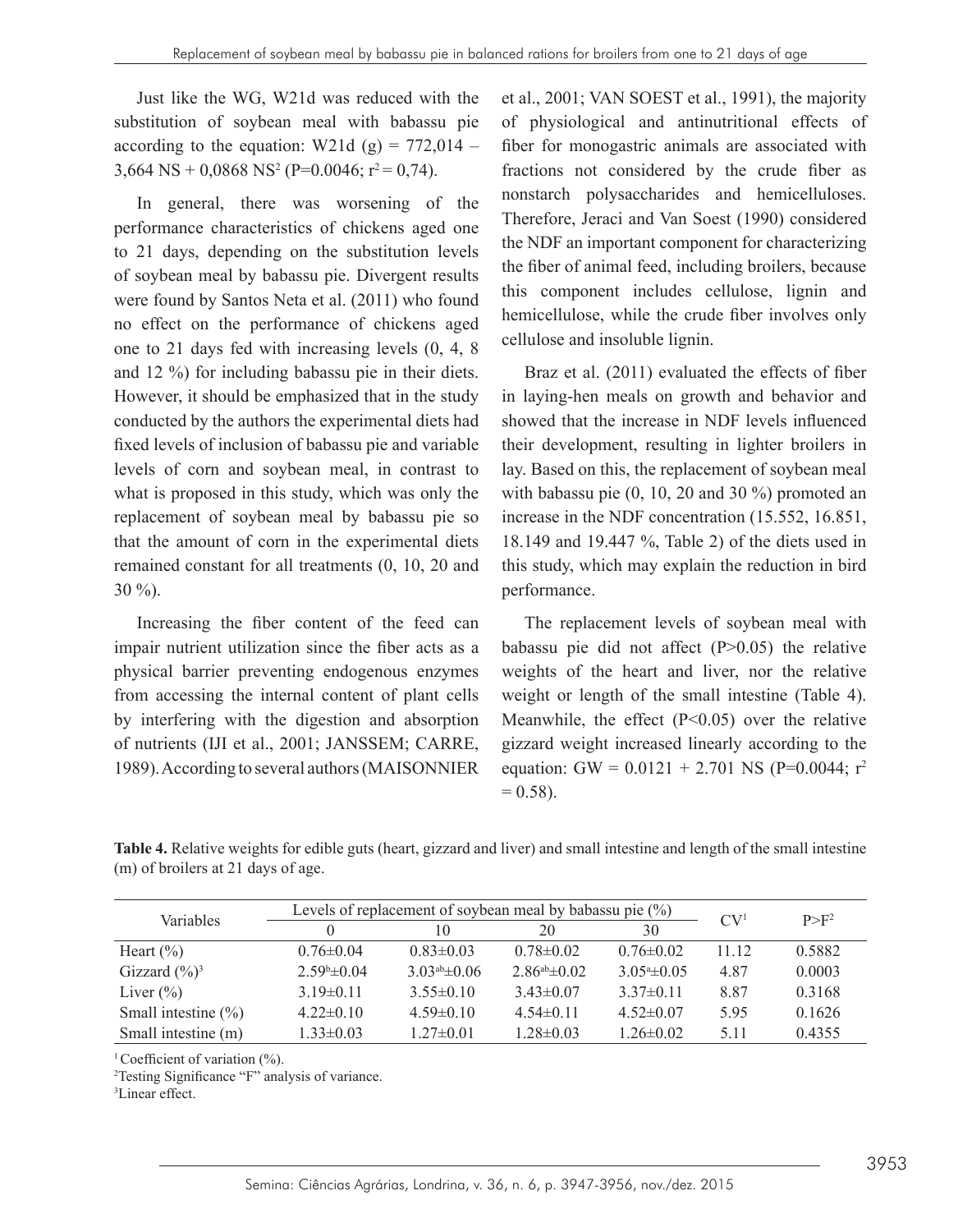Several studies have evaluated the effects of including fiber in the diet on the development and physiology of the digestive tract of broilers and found that increased levels of fiber increased the relative weight of various digestive organs, especially the gizzard (GONZÁLEZ-ALVARADO et al., 2007, 2008; JIMÉNEZ-MORENO et al., 2009, 2010; SACRANIE et al., 2012).

According to González-Alvarado et al. (2007, 2008), high levels of fiber in the diet promote mechanical stimulation of the gizzard causing a muscular adaptation to meet the higher demand for milling, which results in an increase in size of this organ and therefore its weight. Thus, the increase in fiber levels of the experimental diets due to the increase of soybean meal replacement levels by

babassu pie may have been responsible for the increased relative weight of the gizzards of the broilers.

Based on the cost analysis of feeding, a higher gross margin was obtained with the chickens fed with 0% of babassu pie due to the lower cost of the food (Table 5). Increased levels of substitution of soybean meal with babassu pie promoted an increase in food cost due to the increase of soybean oil and synthetic amino acids, to maintain the energy balance and amino acidic diets. So it can be seen that in the conditions in which this work was carried out, it was not economically feasible to replace soybean meal with babassu pie to feed broilers between one and 21 days old because the cost of food is influenced by the price variations of the inputs and different regions of the country.

**Table 5.** Weight gain (g), feed cost (R\$/kg), feed cost per kg of weight gain (R\$/kg) and gross margin (R\$/kg) of 1 broilers 21 days.

| <b>Variables</b>                       | Levels replacement of soyabean meal by babassu pie $(\%)$ |        |        |        |  |
|----------------------------------------|-----------------------------------------------------------|--------|--------|--------|--|
|                                        |                                                           |        | 20     | 30     |  |
| Weight gain $(g)$                      | 727.90                                                    | 684.40 | 697.10 | 687.38 |  |
| Feed cost <sup>1</sup> ( $R\$ /kg)     | 0.999                                                     | 1.001  | 1.003  | 1.005  |  |
| Feed cost per kg of WG (R\$/kg)        | 1.481                                                     | 1.566  | 1.570  | 1.573  |  |
| Gross margin <sup>2</sup> ( $R\$/kg$ ) | 1319                                                      | 1 234  | .230   | .227   |  |

Considering the following prices: Corn = R\$0.59/kg; Soybean meal = R\$1.30/kg; babassu pie = R\$0.70/kg; Dicalcium phosphate  $=$  R\$ 2.77/kg; Soybean oil  $=$  R\$ 2.49/kg; Limestone  $=$  R\$0.43/kg; Ps  $=$  0.80/kg; DL-methionine  $=$  R\$11.87/kg; L-lysine HCl  $=$  $R$6.67/kg$ ; L-threonine =  $R$6.76/kg$ ; Mineral and vitamin supplement =  $R$9.00/kg$ .

2 Considering the price of live chicken paid on 17/02/2012 of R\$2.80/kg from the company ASA North.

Given the conditions under which the experiment was conducted, the results showed that the substitution of soybean meal with babassu pie detracted from the performance of broilers between 1 and 21 days of age, which makes it technically and economically unfeasible, even if the energy levels and the amino acidic of the diet are balanced, to meet the requirements of the broilers.

#### **Conclusion**

The replacement of soybean meal by babassu pie detracted from broiler performance in the one to 21 days of age phase, which makes it technically and economically unfeasible under the conditions in which the study was conducted.

#### **Acknowledgment**

The National Council for Scientific and Technological Development (CNPq) for the granting of the scholarship.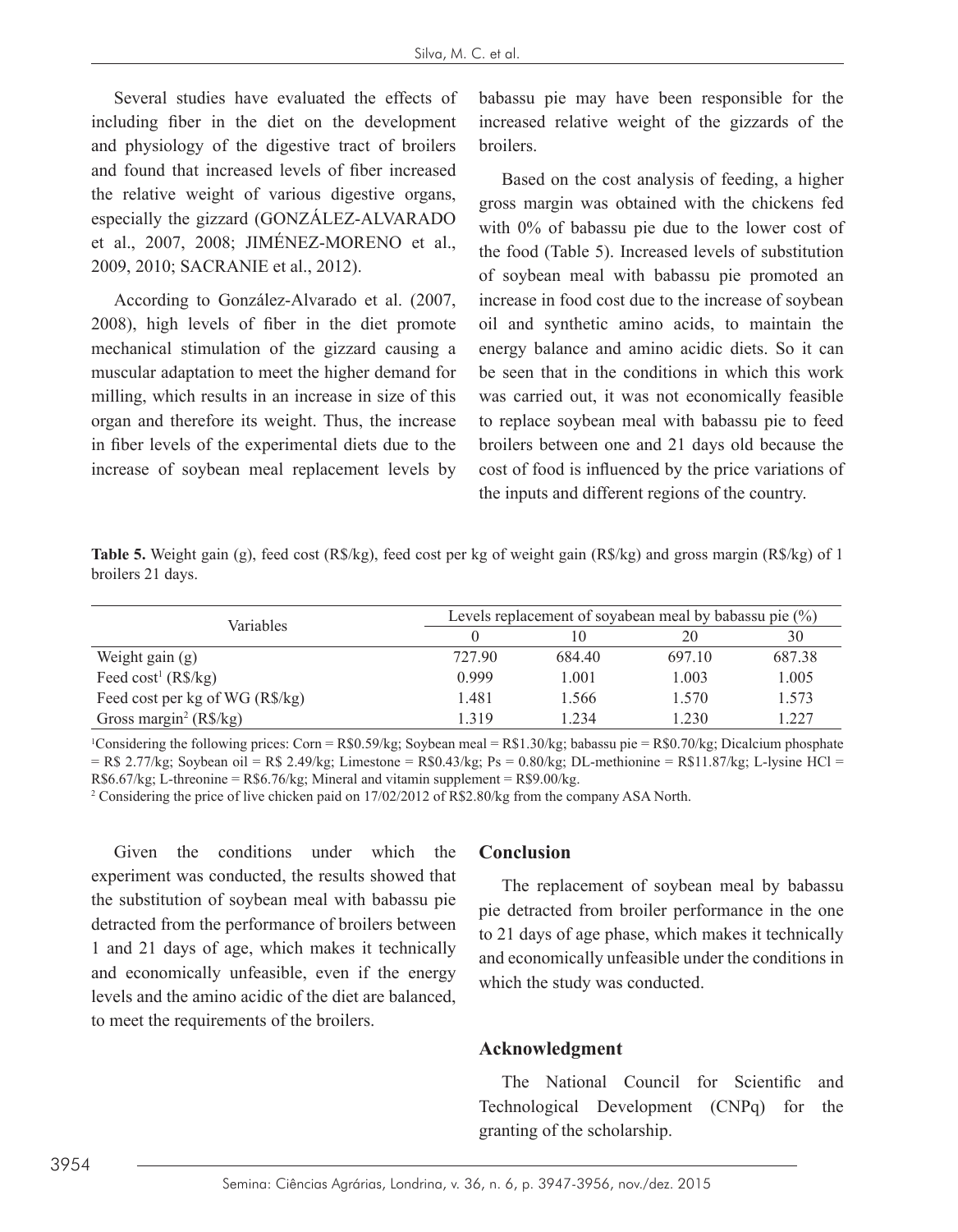#### **References**

BASTOS, S. C.; FUENTES, M. F. F.; FREITAS, E. R.; ESPÍNDOLA, G. B.; BRAGA, C. V. P. Efeito da inclusão do farelo de coco em rações para frangos de corte. *Revista Ciência Agronômica*, Fortaleza, v. 38, n. 3, p. 297-303, 2007.

BORGES, S. A.; FISCHER DA SILVA, A. V.; ARIKI, J.; HOOGE, D. M.; CUMMINGS, K. R. Dietary electrolyte balance for broiler chickens exposed to thermoneutral or heat-stress environments. *Poultry Science*, Champaign, v. 82, n. 3, p. 428-435, 2003.

BRAZ, N. M. de; FREITAS, E. R.; BEZERRA, R. M.; CRUZ, C. E. B.; FARIA, N. N. P.; SILVA, N. M. da; SÁ, N. L.; XAVIER, R. P. S. Fibra na ração de crescimento e seus efeitos no desempenho de poedeiras nas fases de crescimento e postura. *Revista Brasileira de Zootecnia*, Viçosa, MG, v. 40, n. 12, p. 2744-2753, 2011.

BRUNELLI, S. R.; PINHEIRO, J. W.; SILVA, C. A. da; FONSECA, N. A. N.; OLIVEIRA, D. D. de; CUNHA, G. E.; SOUZA, L. F. A. de. Inclusão de farelo de gérmen de milho desengordurado na alimentação de frangos de corte*. Revista Brasileira Zootecnia*, Viçosa, MG, v. 35, n. 4, p. 1349-1358, 2006.

CARNEIRO, A. P. M.; PASCOAL, L. A. F.; WATANABE, P. H.; SANTOS, I. B.; LOPES, J. M.; ARRUDA, J. C. B. de. Farelo de babaçu em rações para frangos de corte na fase final: desempenho, rendimento de carcaça e avaliação econômica. *Ciência Animal Brasileira*, Goiânia, v. 10, n. 1, p. 40-47, 2009.

GONZÁLEZ-ALVARADO, J. M.; JIMÉNEZ-MORENO, E.; LAZÁRO, R.; MATEO, G. G. Effect of type of cereal, heat processing of the cereal, and inclusion of fiber in the diet on productive performance and digestive traits of broilers*. Poultry Science*, Champaign, v. 86, n. 8, p. 1705-1715, 2007.

GONZÁLEZ-ALVARADO, J. M.; JIMÉNEZ-MORENO, E.; VALENCIA, D. G.; LÁZARO, R.; MATEOS, G. G. Effects of fiber source and heat processing of the cereal on the development and pH of the gastrointestinal tract of broilers fed diets based on corn or rice. *Poultry Science*, Champaign, v. 87, n. 9, p. 1779-1795, 2008.

HENZ, J. R.; NUNES, R. V.; POZZA, P. C.; FURLAN, A. C.; SCHERER, C.; EYNG, C.; SILVA, W. T. M. Valores energéticos de diferentes cultivares de milho para aves. *Semina Ciências Agrárias*, Londrina, v. 34, n. 5, p. 2403-2414, 2013.

IJI, P. A.; SAKI, A. A.; TIVEY, D. R. Intestinal development and body growth of broiler chicks on diets supplemented with non-starch polysaccharides. *Animal*  *Feed Science and Technology*, Amsterdam, v. 89, n. 3, p. 175-188, 2001.

JANSSEM, W. M. M. A.; CARRÉ, B. Influence of fiber on digestibility of poultry feeds. In: COLE, D. J. A.; HARESIGN, W. (Ed.). *Recent developments in poultry nutrition.* London: Butterworths, 1989. p. 78-93.

JERACI, J. L.; VAN SOEST, P. J. Improved methods for analysis and biological characterization of fiber. *Advances in Experimental Medicine and Biology*, New York, v. 270, n. 2, p. 245-263, 1990.

JIMÉNEZ-MORENO, E.; GONZÁLES-ALVARADO, J. M.; GONZÁLES-SÁNCHEZ, D.; LÁZARO, R.; MATEOS, G. G. Effects of type and particle size of dietary fiber on growth performance and digestive traits of broilers from 1 to 21 days of age*. Poultry Science*, Champaign, v. 89, n. 10, p. 2197-2212, 2010.

\_\_\_\_\_\_. Effect of dietary fiber and fat on performance and digestive traits of broilers from one to twenty-one days of age*. Poultry Science*, Champaign, v. 8, n. 12, p. 2562-2574, 2009.

MAISONNIER, S.; GOMEZ, J.; CARRÉ, B. Nutrient digestibility and intestinal viscosities in broiler chickens fed on wheat diets, as compared to maize diets with added guar gum. *British Poultry Science*, London, v. 42, n. 1, p. 102-110, 2001.

MEDEIROS, C. M.; BAÊTA, F. C.; OLIVEIRA, R. F. M.; TINÔCO, I. F. F.; ALBINO, L. F. T.; CECON, P. R. Efeitos da temperatura, umidade relativa e velocidade do ar em frangos de corte. *Engenharia na Agricultura*, Viçosa, MG, v. 13, n. 4, p. 277-286, 2005.

MENDES, A. A.; MOREIRA, J.; OLIVEIRA, E. G. de; GARCIA, E. A.; ALMEIDA, M. I. M. de; GARCIA, R. G. Efeitos da energia da dieta sobre desempenho, rendimento de carcaça e gordura abdominal de frangos de corte. *Revista Brasileira de Zootecnia*, Viçosa, MG, v. 33, n. 6, p. 2300-2307, 2004.

MONGIN, P. Recent advances in dietary cation-anion balance: applications in poultry. *Proceedings Nutrition Society*, Cambridge, v. 40, n. 3, p. 285-294, 1981.

NASCIMENTO, G. A. J. do; COSTA, F. G. P.; AMARANTE JÚNIOR, V. S.; BARROS, L. R. Efeitos da substituição do milho pela raspa de mandioca na alimentação de frangos de corte, durante as fases de engorda e final. *Ciência Agrotecnologia*, Lavras, v. 29, n. 1, p. 200-207, 2005.

OLIVEIRA, M. C.; ARANTES, U. M.; STRINGHINI, J. H. Efeito do balanço eletrolítico da ração sobre parâmetros ósseos e da cama de frango. *Revista Biotemas*, Florianópolis, v. 23 n. 1, p. 203-209, 2010.